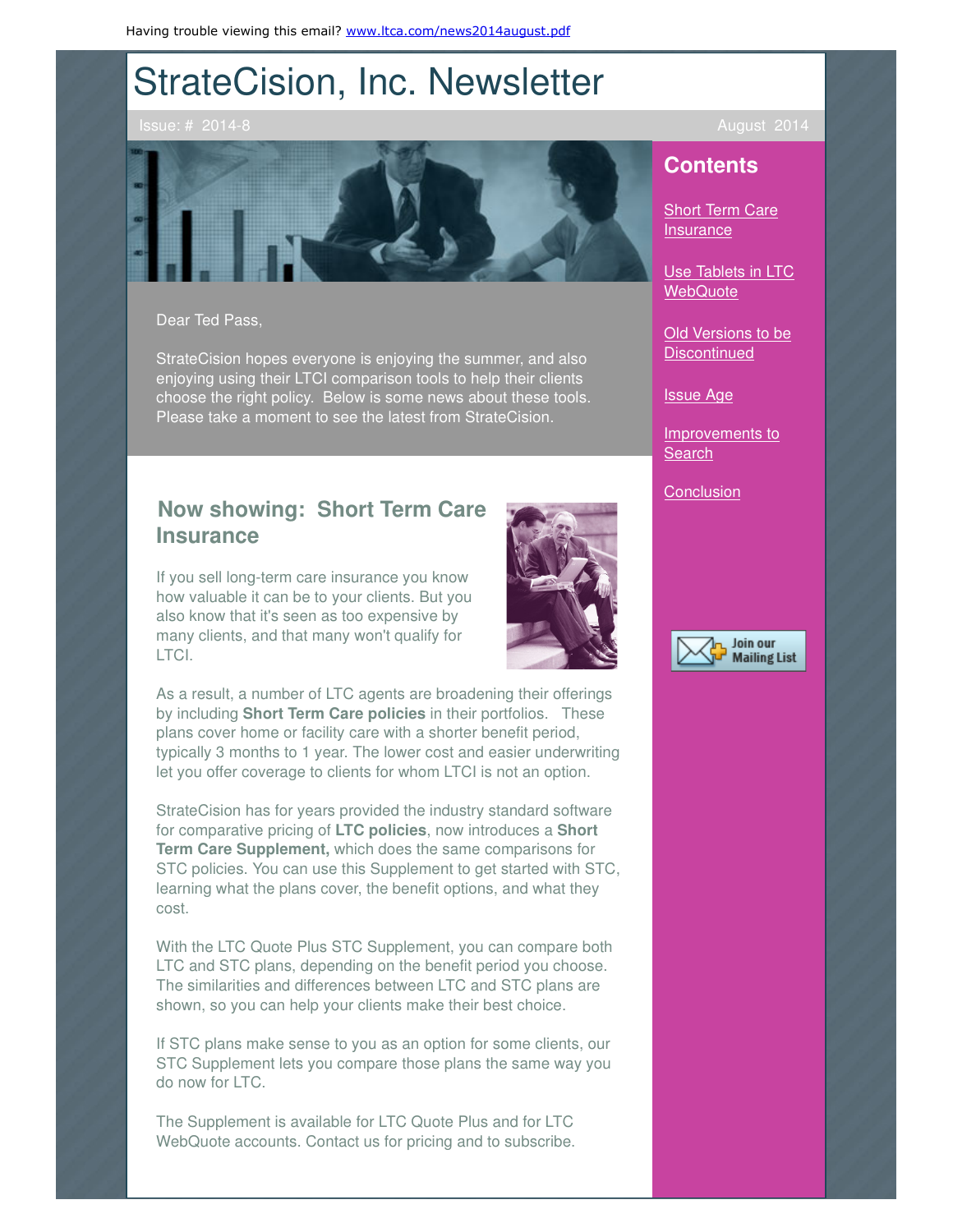## **Use LTC WebQuote on an iPad!**

Many agents have online access to StrateCision's LTCI comparison tools through the LTC WebQuote and LTC WebAdvisor programs. Many general agents and large brokerages offer these programs to their producers on their websites.



StrateCision can now offer these web accounts

access by tablets with touch-sensitive screens, such as the iPad, Samsung Android tablets, and Microsoft Surface. For a small monthly cost, any web account can enable use by tablets, and even large cellphones. Use 2-finger resizing to expand and shrink the screen as needed, and take advantage of the features of modern day mobile computing devices.

If you administer a StrateCision web account, contact us for pricing and to get started with this new feature. If you are an agent using our web comparisons, contact your account managers and ask for this major enhancement.

### Old Versions to be Discontinued **Upgrade now and save with a prorated price**

StrateCision's original LTCI comparison programs, LTC Advisor and LTC Quote, were developed using an older 16-bit technology. Although we are still offering them, they have reached the end of their useful life, since current 64-bit versions of Windows do not support these older applications.

StrateCison will therefore stop offering these older versions at the end of 2014, and anyone with an older version will need to upgrade to the current versions, LTC Quote Plus and LTC Advisor Plus. These versions are more reliable, allow much easier updating, and have features not available in the older programs.

If you are using LTC Advisor or LTC Quote, why not upgrade now? If you have at least 3 months left on your subscription, pay only the prorated difference to get the new version. (Example: if your subscription ends on Dec 31, 2014, the upgrade cost would be less than \$41.70).

Contact us to take advantage of this pricing and start using the up-to-date versions of these Industry Standard comparison tools.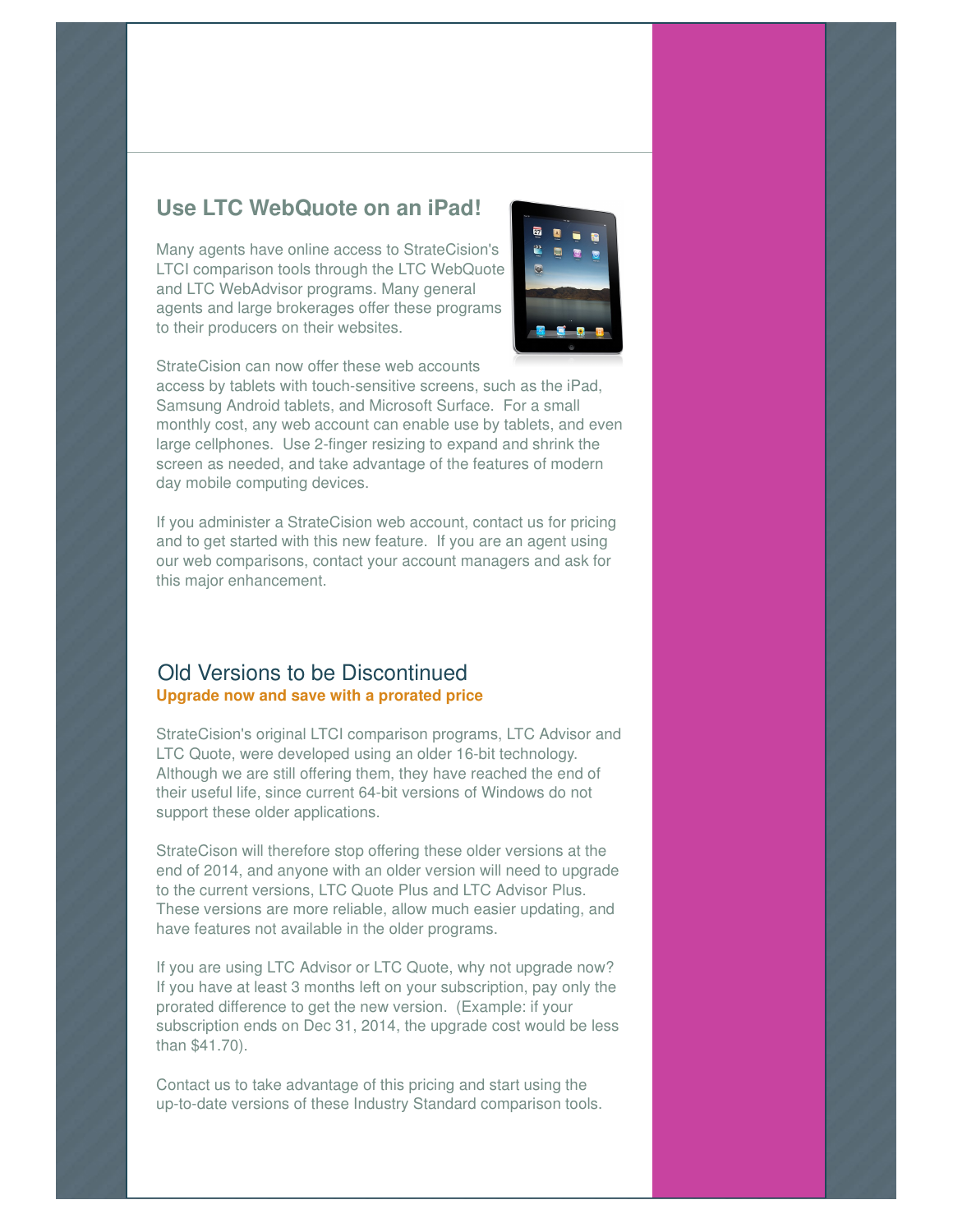#### **Issue Age**

Many LTC carriers let applicants use their prior age when applying, for some period of time after their birthday. Often the period is 30 days, and the result is a reduced premium which clients welcome.

Some agents try to take advantage of this while others prefer to see actual age quoted, assuming the grace period will be over by the time the application is submitted. StrateCision's **LTC Quote Plus** now gives you the choice of calculating premium based on actual age or previous (issue) age.

To see quotes based on actual age, click Setup on the Quote Plus main menu and check **Prevent Age Adjustment**. To use Issue Age when available, make sure this line is not checked. Note that if you enter a client's age and not birthdate in the program, that age will be used in all cases, since a separate Issue Age can't be calculated.

### **Improvements to Search Or don't you search?**

We are frequently surprised when users of our **LTC***CouotePlus* LTC Quote Plus and LTC WebQuote software tell us they have never used the Search feature and don't know what it's for.

Searching lets you choose a plan design for your client and then find all policies available to the client that have those benefits. It gives you a quick snapshot of the entire LTCI market in the client's state, sorted from the lowest priced to the highest priced policy. Agents with a sense of adventure who have tried clicking the Search option have been rewarded with a comprehensive list of available plans that they can share with their clients or further modify, removing policies that they don't want to consider.

Recently we've added new options to Search, so now you can search for Partnership plans, search by gender, and see more inflation options than previously.

So if you have been using Search, you'll find it even more useful now. If you haven't searched, gather your courage and click the Search button. You won't break anything and you may decide you've been missing something really valuable.

## **In Conclusion**

**StrateCision sends newsletters from time to time to notify interested persons of new products, improvements, and other changes involving our programs and the LTCI industry. We welcome feedback from you the recipient, regarding the**